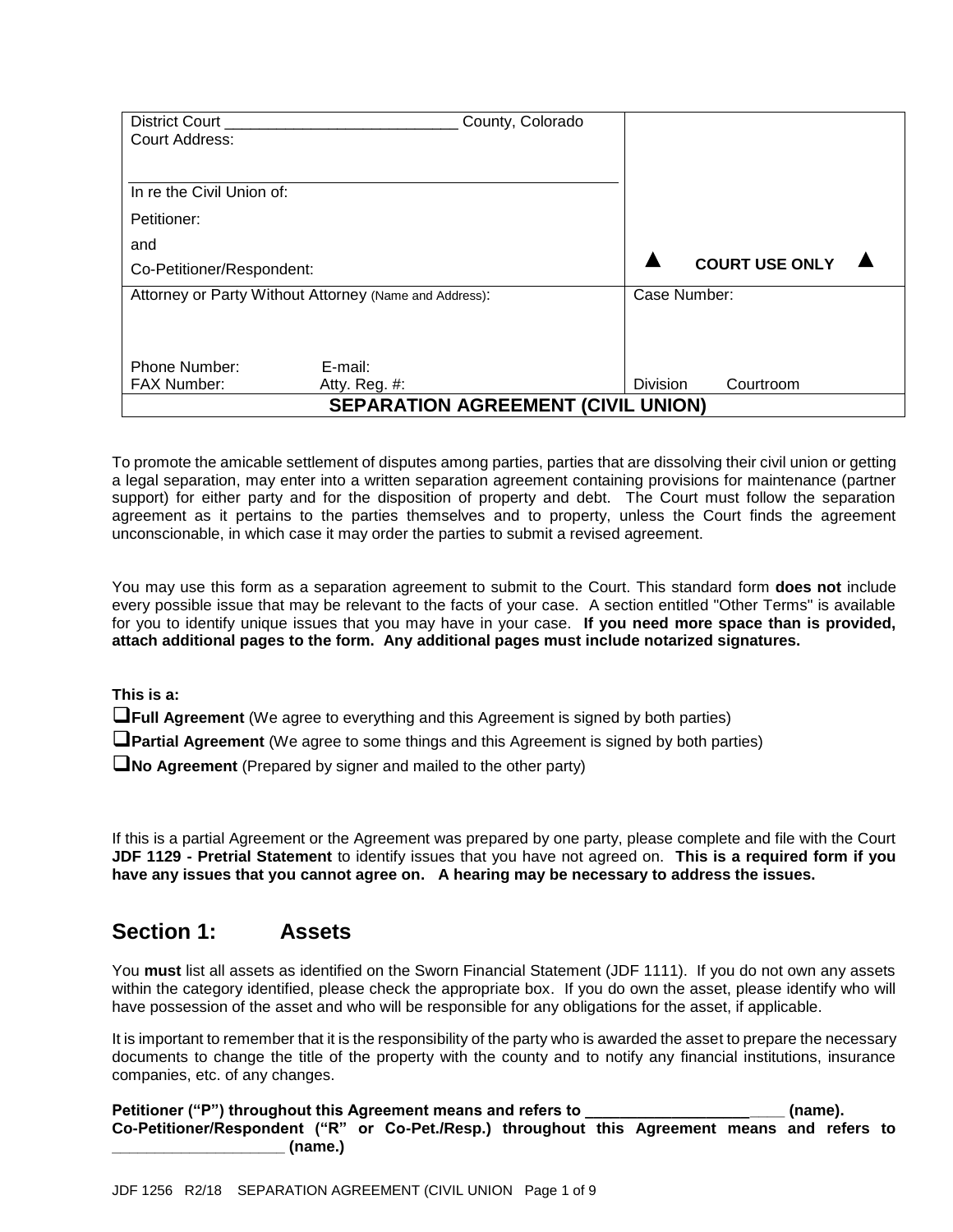### **A. Real Estate (Check all that apply.)**

The parties do not own any Real Estate.

The parties agree to the following terms relating to all Real Estate owned.

| <b>Identify address</b> | Party who<br>will take<br>ownership<br>and title. |   |   |   | Party who will assume all<br>obligations.<br>(Mortgage, Taxes, Insurance)<br>Both (indicate %) |  |
|-------------------------|---------------------------------------------------|---|---|---|------------------------------------------------------------------------------------------------|--|
|                         | P                                                 | R | D | R |                                                                                                |  |
|                         |                                                   |   |   |   | % R<br>%<br>P                                                                                  |  |
|                         |                                                   |   |   |   | %<br>% R<br>P                                                                                  |  |

| U The parties agree to sell the Real Estate. Any proceeds or monies owed following the sale with be divided to                                           |  |  |
|----------------------------------------------------------------------------------------------------------------------------------------------------------|--|--|
| the parties as follows: Petitioner: $\frac{2}{1}$ ______________ or ________% and Co-Pet./Resp.: $\frac{2}{1}$ __________ or                             |  |  |
| $\sim$ %.                                                                                                                                                |  |  |
| U The parties agree to prepare documents (e.g. Quit Claim Deed) to transfer title by ______________(date).                                               |  |  |
| $\Box$ The party who will take ownership and title of the property                                                                                       |  |  |
| U will have ______ months from _______________(date) or                                                                                                  |  |  |
| Uwill have until _____________________(date) to refinance the loan and remove the other partner from the debt.                                           |  |  |
| $\Box$ The parties agree to an equity payout.                                                                                                            |  |  |
| The $\Box$ Petitioner $\Box$ Co-Pet/Resp. will pay \$ _________ to the $\Box$ Petitioner $\Box$ Co-Pet/Resp. by<br><u>______________________</u> (date). |  |  |
| The parties have already transferred title and have notified the lender of the change in ownership per this<br>agreement.                                |  |  |
| $\Box$ Other:                                                                                                                                            |  |  |

## **B. Motor Vehicles and/or Recreation Vehicles (Check all that apply.)**

The parties do not own any Motor Vehicles and/or Recreation Vehicles.

**The parties agree to the following terms relating to all Motor Vehicles & Recreation Vehicles owned.** 

| <b>Identify type</b> |             | Party who<br>will take<br>ownership |      | Party who will assume all<br>obligations.<br>(Loan Payment, Registration, |   |  |     |                           |  |
|----------------------|-------------|-------------------------------------|------|---------------------------------------------------------------------------|---|--|-----|---------------------------|--|
|                      |             |                                     |      | and title.<br>Insurance)                                                  |   |  |     |                           |  |
| Year                 | <b>Make</b> | <b>Model</b>                        | VIN# | P                                                                         | R |  | R   | Both (indicate %)         |  |
|                      |             |                                     |      |                                                                           |   |  |     | % R<br>%<br>P             |  |
|                      |             |                                     |      |                                                                           |   |  |     | $\frac{0}{0}$<br>% R<br>P |  |
|                      |             |                                     |      |                                                                           |   |  |     | % R<br>%<br>P             |  |
|                      |             |                                     |      |                                                                           |   |  | n 1 | $\frac{0}{0}$<br>% R<br>P |  |
|                      |             |                                     |      |                                                                           |   |  |     | %<br>% R<br>Р             |  |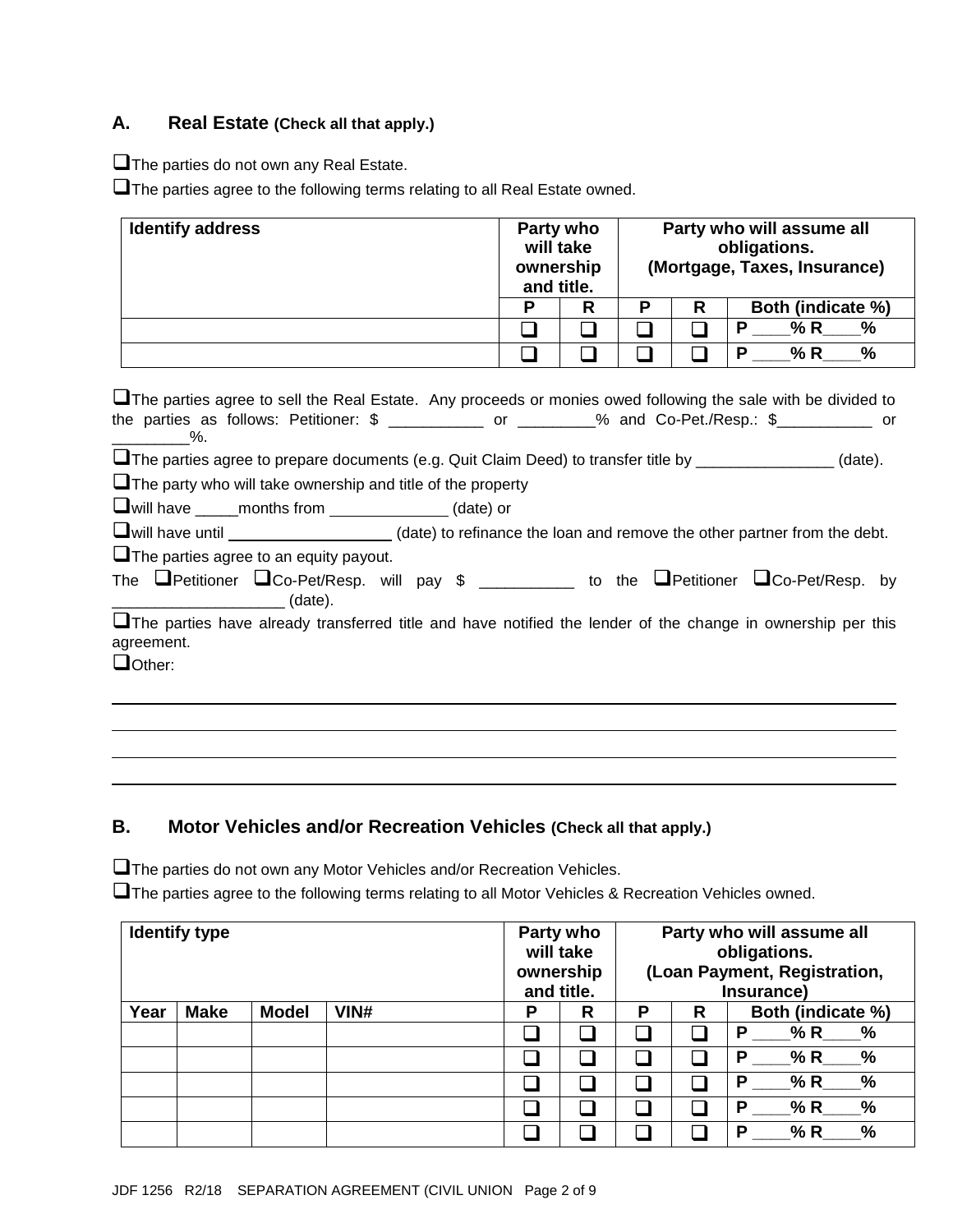|                                                                          | (date).                                                                                                                        |  |  |  |  |  |  |
|--------------------------------------------------------------------------|--------------------------------------------------------------------------------------------------------------------------------|--|--|--|--|--|--|
| $\Box$ The party who will take ownership and title of the vehicles       |                                                                                                                                |  |  |  |  |  |  |
| Uwill have _____months from _____________(date) or                       |                                                                                                                                |  |  |  |  |  |  |
|                                                                          | $\Box$ will have until $\_\_\_\_\_\_\_\_\_\_\_\_\_\_$ (date) to refinance the loan and remove the other partner from the debt. |  |  |  |  |  |  |
| $\square$ The parties have already transferred title per this agreement. |                                                                                                                                |  |  |  |  |  |  |
| Other:                                                                   |                                                                                                                                |  |  |  |  |  |  |
|                                                                          |                                                                                                                                |  |  |  |  |  |  |

## **C. Cash on Hand, Bank, Checking, and Savings Accounts (Check all that apply.)**

**The parties do not have any accounts.** 

The parties agree to the following terms relating to all accounts.

| Name of Bank or Financial<br><b>Identify</b><br><b>Institution</b> | <b>Identify</b><br>Type of | Distribution of each account. |                  |                           |  |
|--------------------------------------------------------------------|----------------------------|-------------------------------|------------------|---------------------------|--|
|                                                                    | <b>Bank</b>                | P<br>$=$<br>100%              | R<br>$=$<br>100% | Both (indicate %)         |  |
|                                                                    | <b>Account</b>             |                               |                  |                           |  |
|                                                                    |                            |                               |                  | P<br>% R<br>%             |  |
|                                                                    |                            | $\overline{\phantom{a}}$      |                  | P<br>% R<br>%             |  |
|                                                                    |                            |                               |                  | P<br>% R<br>%             |  |
|                                                                    |                            | □                             |                  | P<br>% R<br>$\frac{9}{6}$ |  |
|                                                                    |                            |                               |                  | P<br>% R<br>%             |  |

 $\Box$  The parties agree to divide/transfer the funds by  $\Box$  (date).

 $\square$  The parties have already divided/transferred the funds per this agreement.  $\Box$ Other:

### **D. Life Insurance (Check all that apply.)**

**The parties do not have life insurance.** 

 $\square$  The parties agree to the following terms relating to all life insurance accounts.

Neither party will be required to carry life insurance on his / her life.

**The Petitioner will carry life insurance on his life in the amount of \$** \_\_\_\_\_\_\_\_\_\_\_\_\_ with

 $\Box$ 

until \_\_\_\_\_\_\_\_\_\_\_\_\_\_\_\_\_\_\_\_\_\_\_\_\_ (specific date)

**and/or**

**or**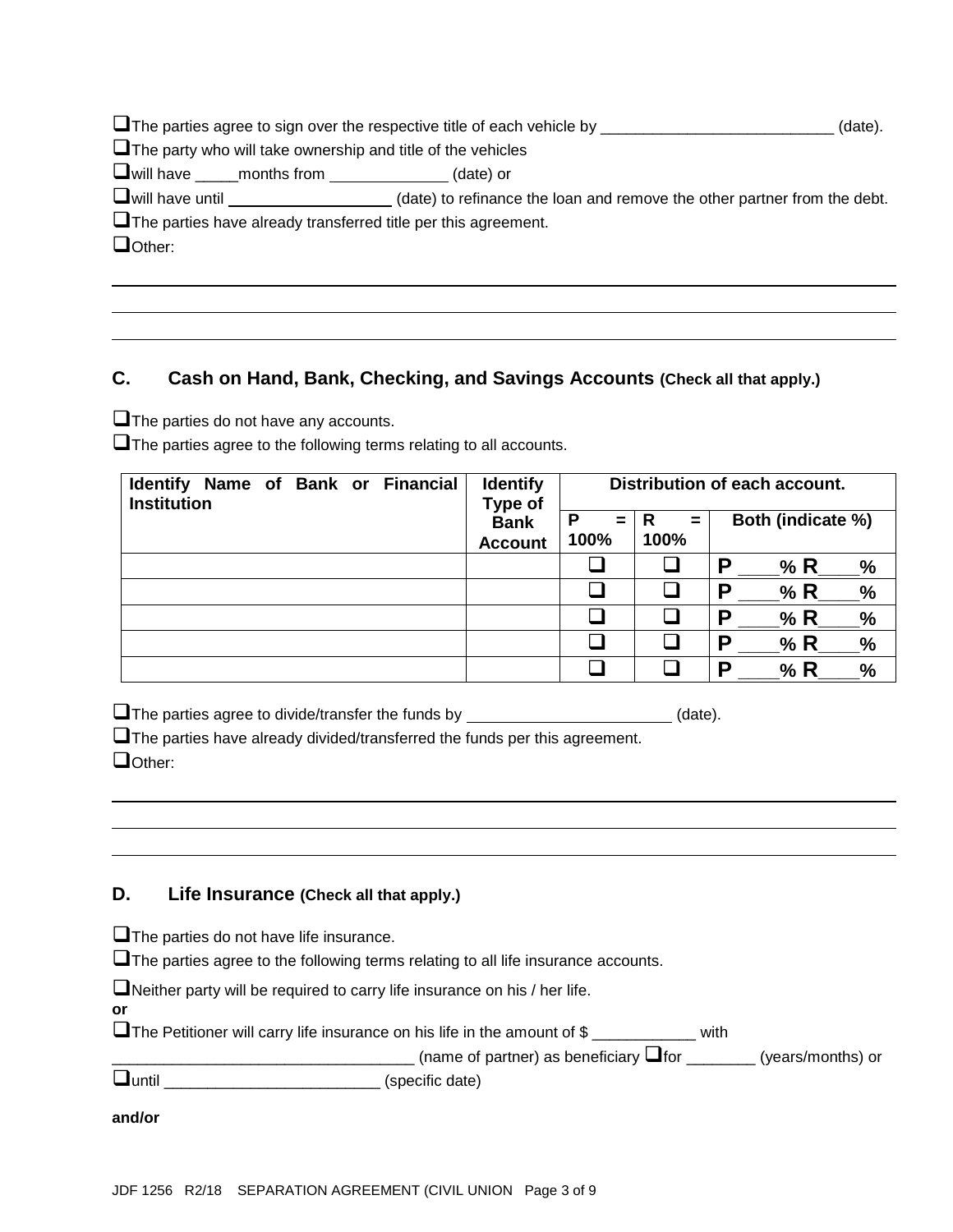|               | $\Box$ The Co-Petitioner/Respondent will carry life insurance on her life in the amount of \$ | with              |
|---------------|-----------------------------------------------------------------------------------------------|-------------------|
|               | (name of partner) as beneficiary for $\Box$                                                   | (years/months) or |
| $\Box$ until  | (specific date).                                                                              |                   |
| $\Box$ Other: |                                                                                               |                   |
|               |                                                                                               |                   |

#### **E. Furniture, Household Goods, and Other Personal Property (Check all that apply.)**

 $\Box$  The parties do not have any assets in this category.

The parties have divided the furniture, household goods, and other personal property and are satisfied with the division.

The parties agree to the following terms relating to all furniture, household goods and other personal property.

| <b>Identify Items</b> | P | R | <b>Identify Items</b> | D | R |
|-----------------------|---|---|-----------------------|---|---|
|                       |   |   |                       |   |   |
|                       |   |   |                       |   |   |
|                       |   |   |                       |   |   |
|                       |   |   |                       |   |   |
|                       |   |   |                       |   |   |
|                       |   |   |                       |   |   |

The parties agree to divide the furniture, household goods, and other personal property by \_\_\_\_\_\_\_\_\_\_\_\_\_\_\_\_\_\_\_\_\_\_\_\_\_\_\_ (date).

Other:

#### **F. Stocks, Bonds, Mutual Funds, Securities & Investment Accounts (Check all that apply.)**

**The parties do not have any accounts.** 

The parties agree to the following terms relating to all accounts.

| <b>Identify name of Stock, Bond, Mutual</b><br>Fund, etc. | Distribution of Funds, Shares, etc. |            |                      |  |
|-----------------------------------------------------------|-------------------------------------|------------|----------------------|--|
|                                                           | $P = 100\%$                         | l R = 100% | Both (indicate %)    |  |
|                                                           |                                     |            | % R<br>%             |  |
|                                                           |                                     |            | % R<br>$\frac{9}{6}$ |  |
|                                                           |                                     |            | % R<br>$\frac{6}{2}$ |  |

The parties agree to divide/transfer the funds by \_\_\_\_\_\_\_\_\_\_\_\_\_\_\_\_\_\_\_\_\_\_\_\_\_\_\_(date).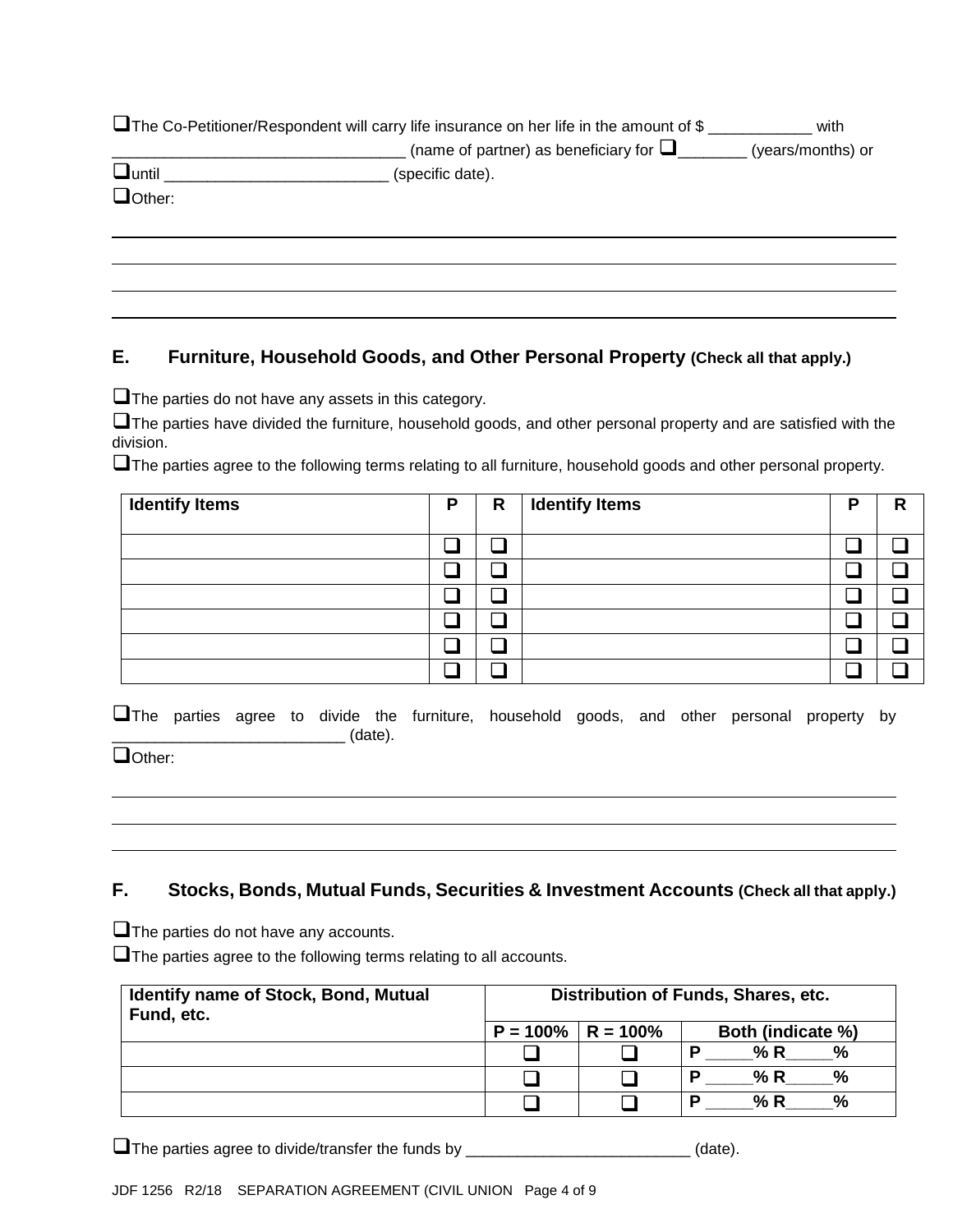**The parties have already divided/transferred the funds per this agreement.**  $\Box$ Other:

#### **G. Pension, Profit Sharing or Retirement Funds (Check all that apply.)**

 $\Box$  The parties do not have any funds.

The parties agree to the following terms relating to all retirement accounts.

| <b>Identify type of Pension, Profit Sharing or</b><br><b>Retirement Fund</b> |                                             |  | Distribution of Funds, Shares, etc. within the<br>various accounts. |  |  |
|------------------------------------------------------------------------------|---------------------------------------------|--|---------------------------------------------------------------------|--|--|
|                                                                              | $P = 100\%$   R = 100%<br>Both (indicate %) |  |                                                                     |  |  |
|                                                                              |                                             |  | % R<br>$\frac{9}{6}$                                                |  |  |
|                                                                              |                                             |  | %<br>% R                                                            |  |  |
|                                                                              |                                             |  | % R<br>%                                                            |  |  |

 $\Box$  The parties agree to divide/transfer the funds by \_\_\_\_\_\_\_\_\_\_\_\_\_\_\_\_\_\_\_\_\_\_\_\_\_\_\_\_\_\_(date).

 $\square$  The parties have already divided/transferred the funds per this agreement.

The  $\Box$ Petitioner  $\Box$ Co-Petitioner/Respondent is responsible for preparing and submitting a Qualified Domestic Relations Order (QDRO) by contacting their fund provider or an attorney by \_\_\_\_\_\_\_\_\_\_\_\_\_\_\_\_\_\_\_\_\_\_\_\_\_\_\_\_(date). The cost to prepare the QDRO will be paid as follows: Petitioner: \_\_\_\_\_\_\_\_\_% and Co-Petitioner/Respondent:

\_\_\_\_\_\_\_\_\_\_\_%. *Note: A QDRO is necessary in order for the division of the retirement plan to be completed. Without a QDRO, plans will not be divided regardless of the parties' agreement identified within this form.*

Dother:

#### **H. Miscellaneous Assets (When completing this section, please consider items identified on the Sworn Financial Statement under "Miscellaneous Assets" and "Separate Property")**

 $\Box$  The parties do not have any assets in this category.

The parties agree to the following terms relating to all miscellaneous assets listed below.

| <b>Identify Items</b> | n | R | <b>Identify Items</b> |  |
|-----------------------|---|---|-----------------------|--|
|                       |   |   |                       |  |
|                       |   |   |                       |  |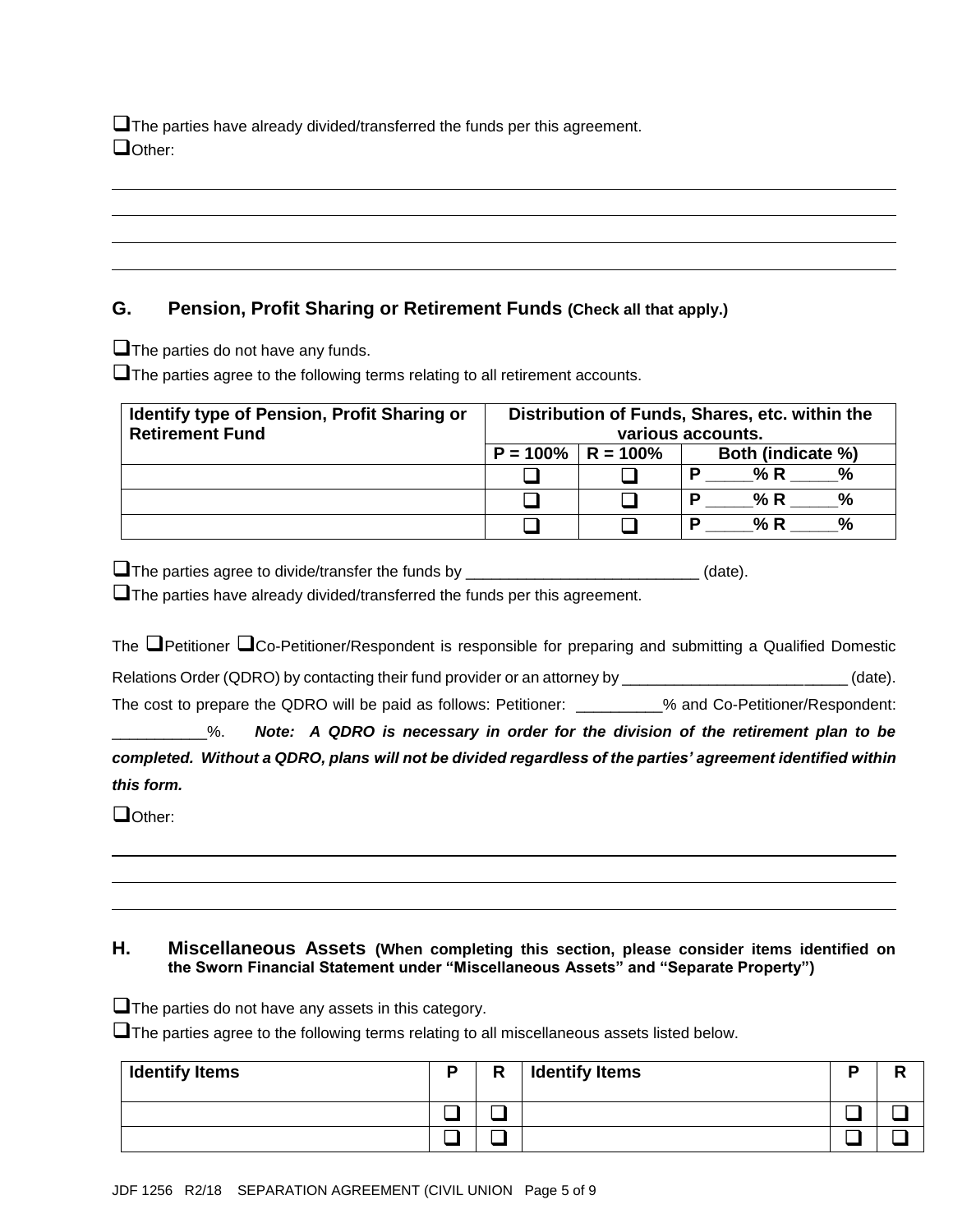The parties agree to divide the various assets listed above by \_\_\_\_\_\_\_\_\_\_\_\_\_\_\_\_\_\_\_\_\_\_\_\_\_\_\_\_(date).

 $\square$  The parties have already divided the various assets listed above per this agreement.  $\Box$ Other:

# **Section 2: Debts (unsecured)**

List unsecured debts such as credit cards, store charge accounts, loans from family members, back taxes owed to the I.R.S., etc. **Do not** list debts that are liens against your property, such as mortgages and car loans, because that payment is already listed above.

 $\Box$  The parties do not have any debt.

 $\square$  The parties agree to the following terms relating to all debt and the party responsible for the debt will indemnify and hold the other party harmless.

| <b>Identify Name of</b>                            | Date of        | <b>Balance</b> | <b>Party Responsible for future</b> |     |                           |
|----------------------------------------------------|----------------|----------------|-------------------------------------|-----|---------------------------|
| <b>Creditor</b>                                    | <b>Balance</b> |                |                                     |     | payments.                 |
|                                                    |                |                | P                                   | R   | Both (indicate %)         |
|                                                    |                | \$             |                                     |     | P<br>% R<br>%             |
|                                                    |                |                |                                     | n l | P<br>% R<br>%             |
|                                                    |                |                |                                     |     | %<br>P<br>% R             |
|                                                    |                |                |                                     |     | %<br>P<br>% R             |
|                                                    |                |                |                                     |     | %<br>P<br>% R             |
|                                                    |                |                |                                     |     | %<br>P<br>% R             |
|                                                    |                |                |                                     |     | %<br>P<br>% R             |
|                                                    |                |                |                                     |     | %<br>P<br>% R             |
|                                                    |                |                |                                     |     | $\%$<br>P<br>% R          |
|                                                    |                |                |                                     | n l | %<br>Ρ<br>$%R_$           |
|                                                    |                |                |                                     |     | P<br>$\frac{9}{6}$<br>% R |
| Total debt to be assumed by Petitioner             |                | \$             | P                                   | %   |                           |
| Total debt to be assumed by Co-<br><b>Pet/Resp</b> |                | \$             | $Co-R$                              | %   |                           |

## **Section 3: Maintenance (Partner Support) Check only one box.**

Both parties acknowledge that they have reviewed the maintenance guidelines contained in §14-10-114, C.R.S.

**I** Both parties forever waive their right to receive maintenance. The parties understand that once the Court accepts a party's waiver, that party may **never** request maintenance.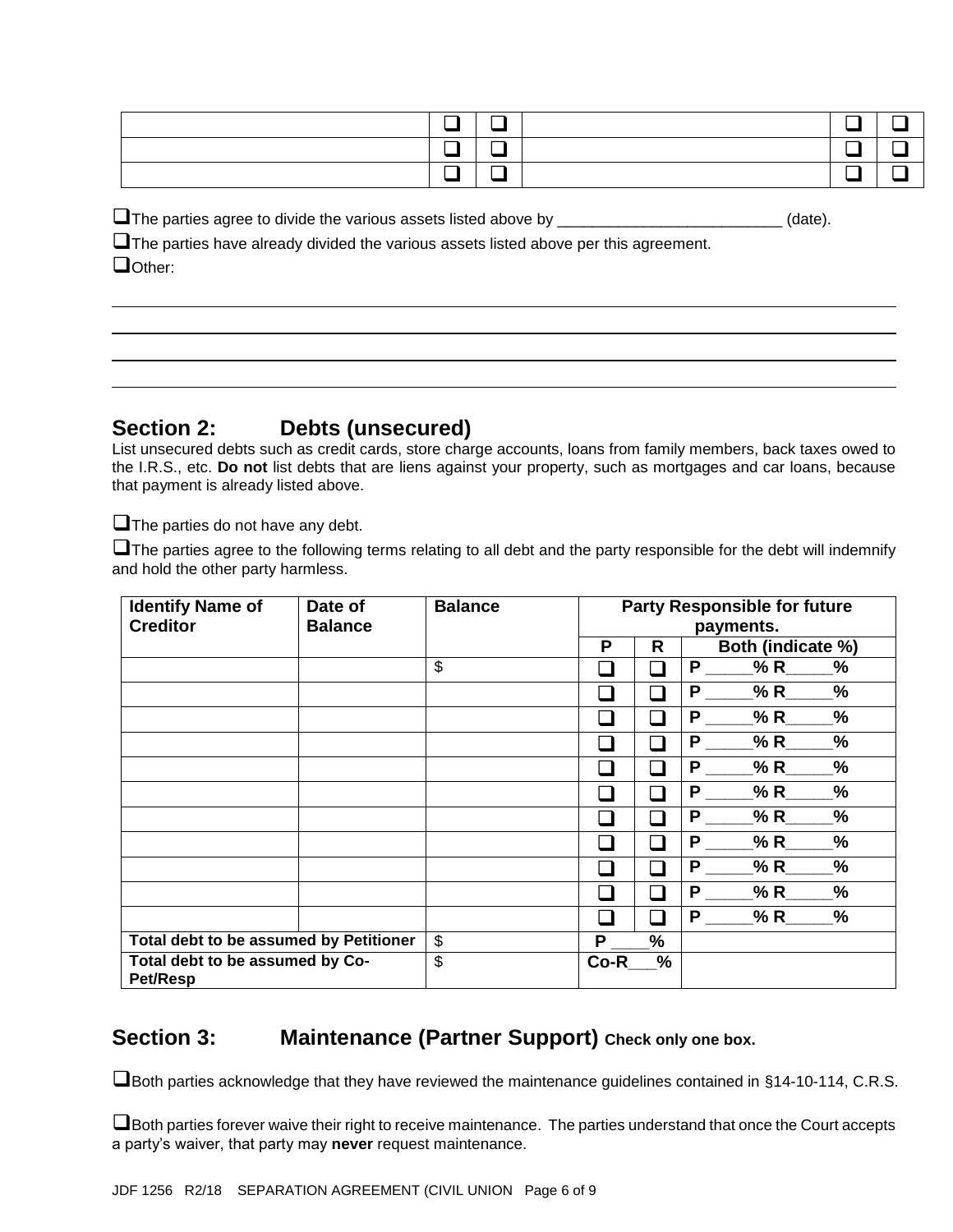**L**Both parties agree to the terms of the following Maintenance Agreement:

- **1. O**Petitioner **O**Co-Petitioner/Respondent shall pay maintenance to the **O**Petitioner **O**Co-Petitioner/Respondent.
- **2.** The Payments will be  $\Box$  weekly  $\Box$  bi-weekly  $\Box$  twice a month  $\Box$  monthly in the amount of \$ \_\_\_\_\_\_\_\_\_\_\_\_. In order for the Court to modify this provision in the future, you must select 4(b) below.
- **3.** Payments will begin on \_\_\_\_\_\_\_\_\_\_\_\_\_\_\_\_\_\_\_\_\_\_\_(date) and will end on \_\_\_\_\_\_\_\_\_\_\_\_\_\_\_\_\_\_\_(date). In order for the Court to modify this provision in the future, you must select 4(b) below.
- **4.** The parties agree one of the following terms: (Select either a or b. DO NOT select both.)
	- **a. The terms of this Maintenance Agreement are contractual in nature and shall not be modified** in the future.

**OR**

**b.** The following terms of the Maintenance Agreement are modifiable by the Court pursuant to §14-10-122, C.R.S: (You may select one or both of the two following options.)

The amount of the maintenance payments; and/or

 $\Box$  The amount of time that the maintenance shall be paid.

**5.** Maintenance shall be paid: (check one)

To the Family Support Registry (FSR) along with child support, P. O. Box 2171, Denver, CO 80201- 2171.

 $\Box$  Directly to the  $\Box$  Petitioner  $\Box$  Co-Petitioner/Respondent

Dother:

## **Section 4: Other Terms**

Identify below any agreements not identified in Sections 1 – 3.

#### **Important Information - Please Read**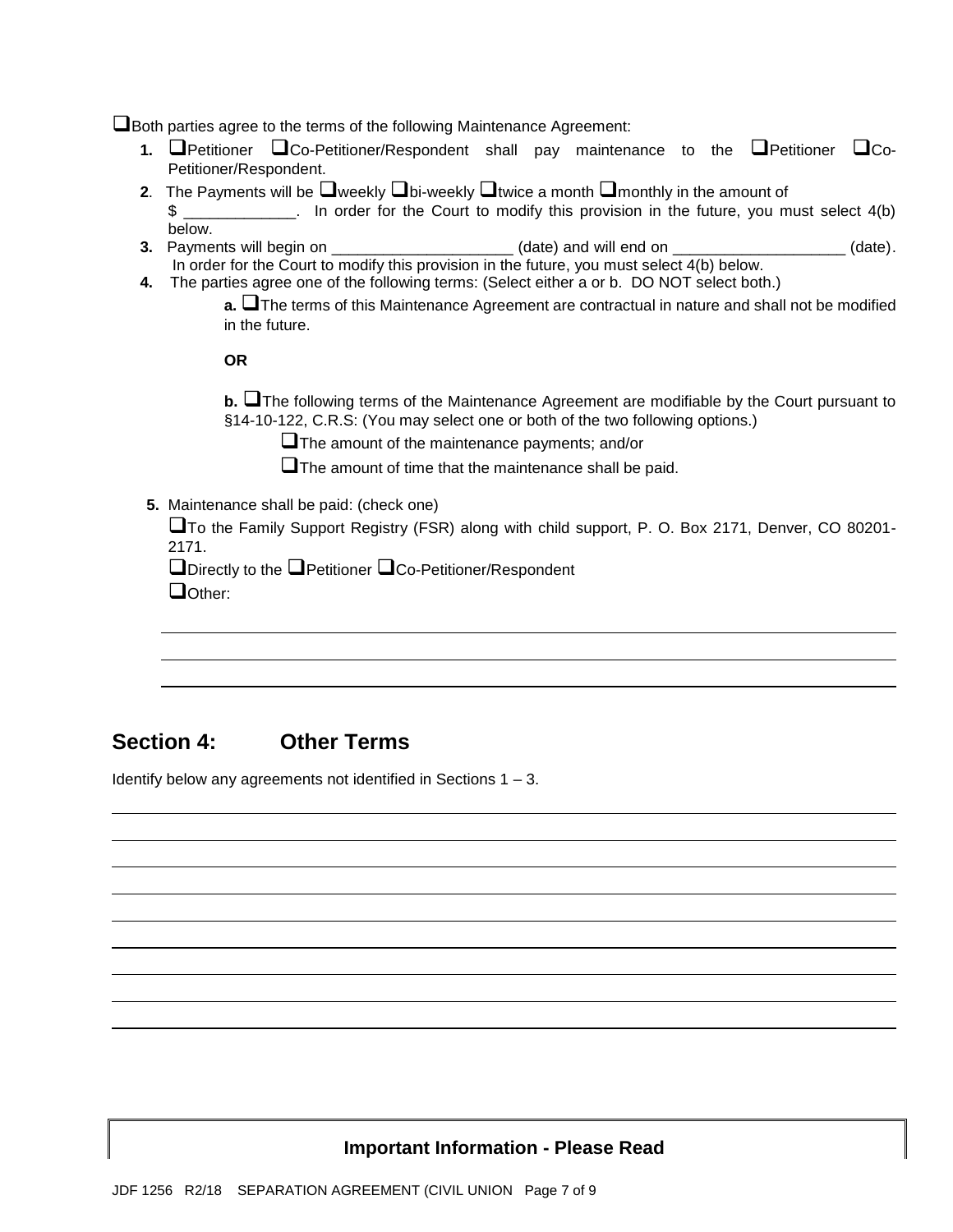- **Change of title does not end the obligation you may have to notify the financial institution. Court approval of any provision to remove either party from a loan does not require the lender to actually release the party from the commitment.**
- **It is the responsibility of the party who is awarded the asset to prepare the necessary documents to change the title of the property with the county and to notify any financial institution, insurance companies, etc. of any changes.**
- **Joint debt of any kind, for example mortgage, cars, credit cards, remain joint until paid in full or refinanced. Joint credit cards should be destroyed and individual credit cards issued to each partner to avoid future liability.**

**The Parties understand that if either of them refuses to execute any documents under this agreement, C.R.C.P. 70 allows the Clerk of the Court to do so. A party may also ask the Court for sanctions for the other party's refusal to follow this Order.** 

**Please re-read this document carefully to make sure it accurately reflects your agreement. This document includes all agreed upon terms and your signature below indicates that you have read and agree with all terms identified within this agreement.** 

 $\Box$  By checking this box, I am acknowledging I am filling in the blanks and not changing anything else on the form.  $\Box$  By checking this box, I am acknowledging that I have made a change to the original content of this form.

# **SIGNATURE**

| (Printed name of Petitioner)               |              | Signature of Petitioner               | Date |  |  |
|--------------------------------------------|--------------|---------------------------------------|------|--|--|
| Address (City)                             | <b>State</b> | Zip Code                              |      |  |  |
| (Area Code) Home Telephone Number          |              | (Area Code) Work Telephone Number     |      |  |  |
| Signature of Attorney (if any)<br>Date     |              |                                       |      |  |  |
|                                            |              | <b>SIGNATURE</b>                      |      |  |  |
| (Printed name of Co-Petitioner/Respondent) |              | Signature of Co-Petitioner/Respondent | Date |  |  |
| Address (City)                             | <b>State</b> | Zip Code                              |      |  |  |
| (Area Code) Home Telephone Number          |              | (Area Code) Work Telephone Number     |      |  |  |
|                                            |              |                                       |      |  |  |

#### **IF ONLY ONE PARTY SIGNS THE SEPARATION AGREEMENT, COMPLETE THE CERTIFICATE OF SERVICE BELOW.**